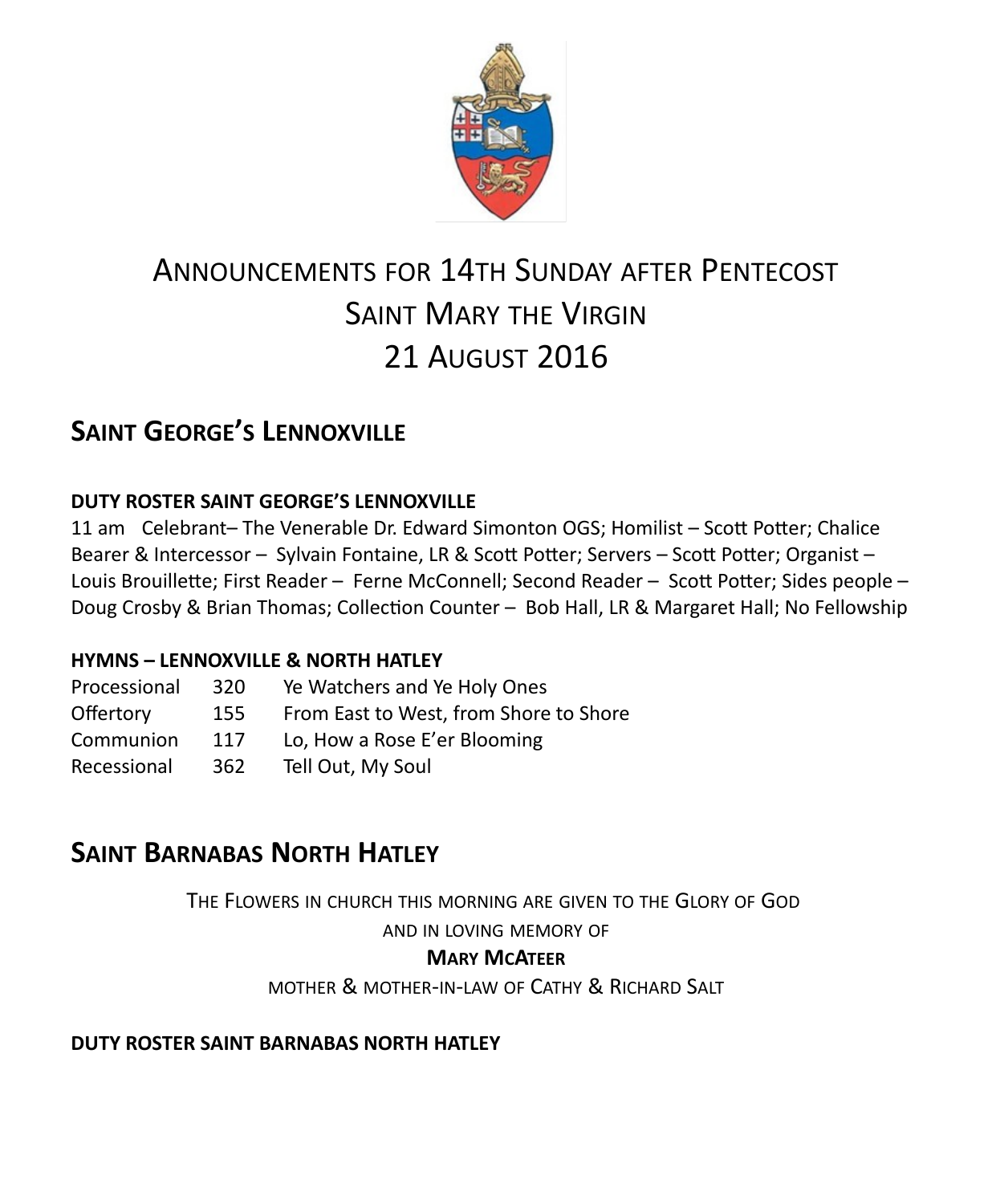9 am Celebrant – The Venerable Dr. Edward Simonton OGS; Eucharist Assistant & Homilist – Scott Potter; First Reader – ?; Second Reader – ?; Sides person – ?; Prayers of the People – Cranmer Rutihinda; Organist – Louis Brouillette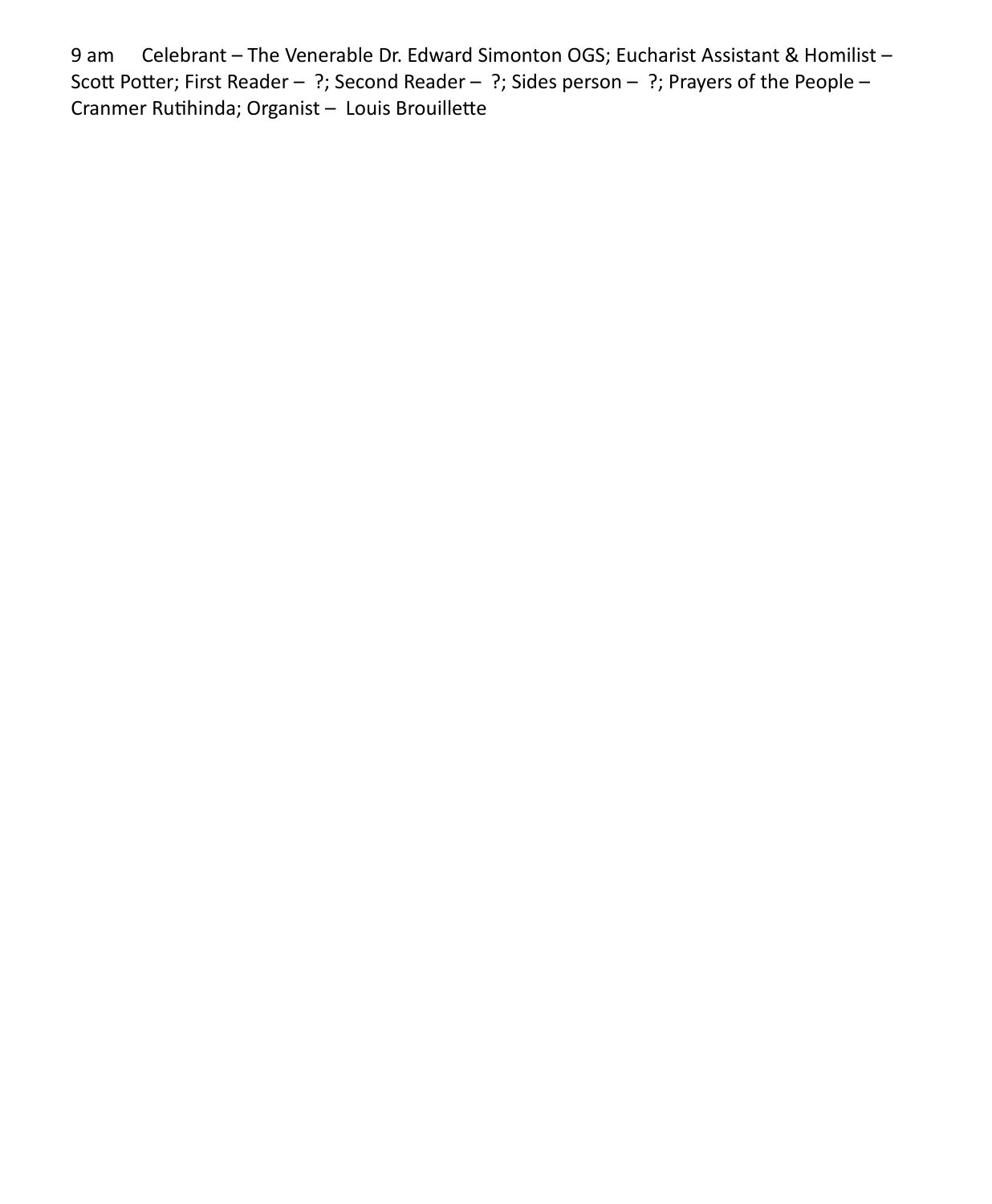# ON THIS WEEK

#### **CONNAUGHT HOME - NORTH HATLEY**

There will be an Eucharist service at the Connaught HomeTODAY, Friday, August 21 at 3 pm. All welcome.

### **150th ANNIVERSARY CELEBRATION – GEORGEVILLE**

On Sunday, August 28 at 10:00 a.m. at St. George's Anglican Church, 32 ch. Magoon Point, Georgeville. Reception to follow at Murray Memorial Hall, 4680 ch. Georgeville, Georgeville. The Most Rev. Fred Hiltz, Primate of the Anglican Church of Canada will be the celebrant and guest preacher. All are welcome! Information: Ven. Dean E. Ross 819-563-8013

### **CANCELLED SERVICES – LENNOXVILLE, AYER'S CLIFF, COATICOOK, MAGOG**

The services at Lennoxville, Ayer's Cliff, Coaticook and Magog will be cancelled on Sunday, August 28 so that people may attend the 150<sup>th</sup> Anniversary service at St. George's, Georgeville. See above.

### **SCOTTISH SETTLERS REUNION CEILIDH -- LENNOXVILLE**

Wednesday, August 24, 2016 at 7 pm at St. Andrew's Presbyterian Church (256 Queen Street, Lennoxville). Gaelic and Scots songs, country music, readings and stories – with: Margaret Bennett – well-known Scottish folklorist, and musician Norman Kennedy – accomplished Scottish weaver from Vermont Skip Gorman – popular country singer \* Free admission – donations encouraged \* Information 819-569-3100 / 819-346-2638

### **FLOWERS FOR THE ALTAR - LENNOXVILLE**

You are encouraged to bring cut flowers from your gardens to put on the altar for Sunday morning. Vases are available. If the flowers are in memory of a loved one, please provide a note with the details. There will not be any flowers from the florist during July and August.

# SERVICES THIS WEEK

TODAY 9 AM HOLY EUCHARIST NORTH HATLEY 9:15 AM MORNING PRAYER MAGOG 11 AM **HOLY EUCHARIST LENNOXVILLE** 

3 PM HOLY EUCHARIST RS CONNAUGHT HOME, NORTH HATLEY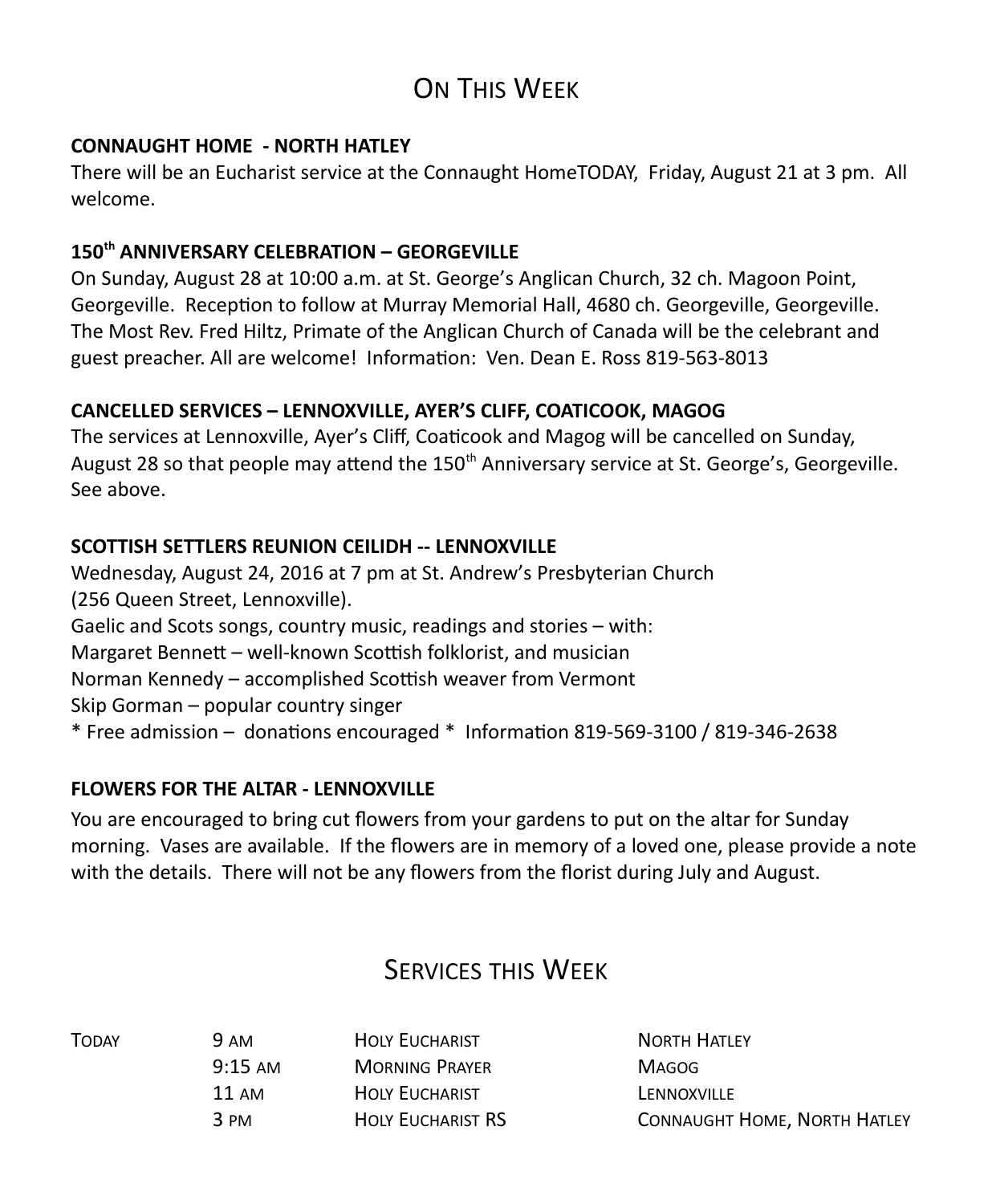NEXT SUNDAY 9 AM MORNING PRAYER NORTH HATLEY 10 AM HOLY FUCHARIST GEORGEVILLE 150<sup>TH</sup> ANNIVERSARY **ALL OTHER SERVICES ARE CANCELLED**

# DEANERY MEETINGS AT ST GEORGE'S LENNOXVILLE

None

# UPCOMING EVENTS

#### **BASEMENT CLEAN-UP – LENNOXVILLE**

The items in the basement of St. George's Lennoxville will be sorted and cleaned up in September. Groups with items stored in the basement (ACW, Parish Guild, Sunday School, Corporation) are asked to sort through their items and clearly mark what is to be kept and what is to be thrown out. A dumpster will be available from September 23 until October 3 for garbage.

#### **DOWNEY MONUMENT RESTORATION**

Cleaning and maintenance of headstones in the cemetery done by hand using gentle brushes to wash them clean. Remove the stains of rain, dust, air pollution as well as lichens and mold. Contact Lewis Downey at 819-575-4399 or email hellewdowney@gmail.com.

#### **LENNOXVILLE QUILTERS ANNUAL QUILT SHOW & SALE – LENNOXVILLE**

At St. George's Anglican Church (84 Queen Street, Lennoxville) Friday, September 9 from 10 am – 5 pm Saturday, September 10 from 10 am – 4 pm Admission \$5.00. Refreshments (muffins, cookies, coffee, tea, juice) provided by St. George's Evening ACW and Parish Guild. Hope to see you all there!